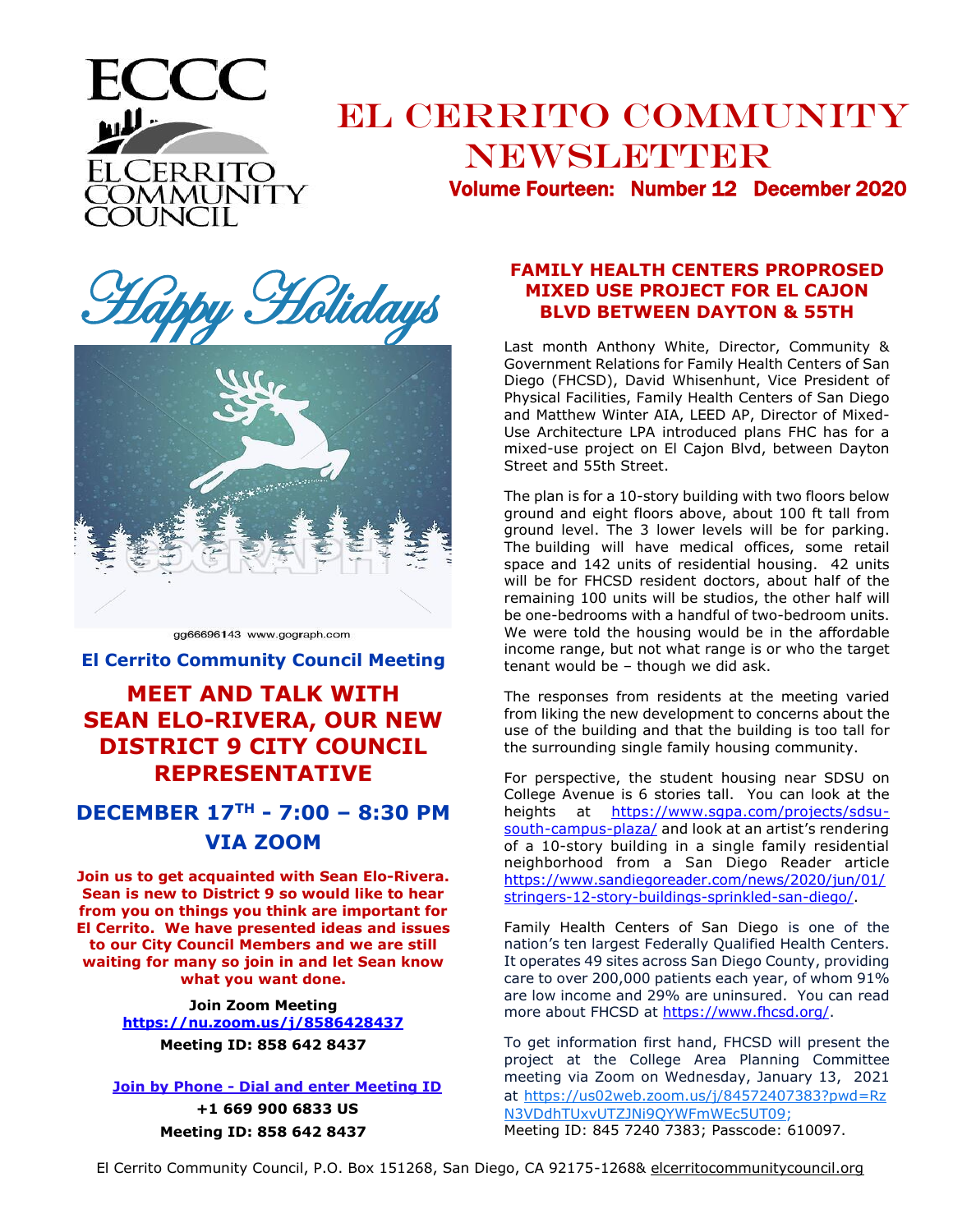A few links to recent articles from Voice of San Diego that may interest you on forcing housing density are the following:

Kara Grant, "Encinitas Wants to Exempt Itself From New State Density

Law," [https://www.voiceofsandiego.org/topics/land](https://www.voiceofsandiego.org/topics/land-use/encinitas-wants-to-exempt-itself-from-new-state-density-law/?utm_source=Voice+of+San+Diego+Master+List&utm_campaign=db151d3609-Morning_Report&utm_medium=email&utm_term=0_c2357fd0a3-db151d3609-84097105&goal=0_c2357fd0a3-db151d3609-84097105)[use/encinitas-wants-to-exempt-itself-from-new-state](https://www.voiceofsandiego.org/topics/land-use/encinitas-wants-to-exempt-itself-from-new-state-density-law/?utm_source=Voice+of+San+Diego+Master+List&utm_campaign=db151d3609-Morning_Report&utm_medium=email&utm_term=0_c2357fd0a3-db151d3609-84097105&goal=0_c2357fd0a3-db151d3609-84097105)[density-](https://www.voiceofsandiego.org/topics/land-use/encinitas-wants-to-exempt-itself-from-new-state-density-law/?utm_source=Voice+of+San+Diego+Master+List&utm_campaign=db151d3609-Morning_Report&utm_medium=email&utm_term=0_c2357fd0a3-db151d3609-84097105&goal=0_c2357fd0a3-db151d3609-84097105)

[law/?utm\\_source=Voice+of+San+Diego+Master+List](https://www.voiceofsandiego.org/topics/land-use/encinitas-wants-to-exempt-itself-from-new-state-density-law/?utm_source=Voice+of+San+Diego+Master+List&utm_campaign=db151d3609-Morning_Report&utm_medium=email&utm_term=0_c2357fd0a3-db151d3609-84097105&goal=0_c2357fd0a3-db151d3609-84097105) [&utm\\_campaign=db151d3609-](https://www.voiceofsandiego.org/topics/land-use/encinitas-wants-to-exempt-itself-from-new-state-density-law/?utm_source=Voice+of+San+Diego+Master+List&utm_campaign=db151d3609-Morning_Report&utm_medium=email&utm_term=0_c2357fd0a3-db151d3609-84097105&goal=0_c2357fd0a3-db151d3609-84097105)

Morning Report&utm\_medium=email&utm\_term=0\_c [2357fd0a3-db151d3609-](https://www.voiceofsandiego.org/topics/land-use/encinitas-wants-to-exempt-itself-from-new-state-density-law/?utm_source=Voice+of+San+Diego+Master+List&utm_campaign=db151d3609-Morning_Report&utm_medium=email&utm_term=0_c2357fd0a3-db151d3609-84097105&goal=0_c2357fd0a3-db151d3609-84097105)

[84097105&goal=0\\_c2357fd0a3-db151d3609-](https://www.voiceofsandiego.org/topics/land-use/encinitas-wants-to-exempt-itself-from-new-state-density-law/?utm_source=Voice+of+San+Diego+Master+List&utm_campaign=db151d3609-Morning_Report&utm_medium=email&utm_term=0_c2357fd0a3-db151d3609-84097105&goal=0_c2357fd0a3-db151d3609-84097105) [84097105](https://www.voiceofsandiego.org/topics/land-use/encinitas-wants-to-exempt-itself-from-new-state-density-law/?utm_source=Voice+of+San+Diego+Master+List&utm_campaign=db151d3609-Morning_Report&utm_medium=email&utm_term=0_c2357fd0a3-db151d3609-84097105&goal=0_c2357fd0a3-db151d3609-84097105)

Paul Krueger, "What the Census Taught Me About the NIMBY vs. YIMBY

Debate [https://www.voiceofsandiego.org/topics/opini](https://www.voiceofsandiego.org/topics/opinion/what-the-census-taught-me-about-the-nimby-vs-yimby-debate/?utm_source=Voice+of+San+Diego+Master+List&utm_campaign=db151d3609-Morning_Report&utm_medium=email&utm_term=0_c2357fd0a3-db151d3609-84097105&goal=0_c2357fd0a3-db151d3609-84097105) [on/what-the-census-taught-me-about-the-nimby-vs](https://www.voiceofsandiego.org/topics/opinion/what-the-census-taught-me-about-the-nimby-vs-yimby-debate/?utm_source=Voice+of+San+Diego+Master+List&utm_campaign=db151d3609-Morning_Report&utm_medium=email&utm_term=0_c2357fd0a3-db151d3609-84097105&goal=0_c2357fd0a3-db151d3609-84097105)[yimby-](https://www.voiceofsandiego.org/topics/opinion/what-the-census-taught-me-about-the-nimby-vs-yimby-debate/?utm_source=Voice+of+San+Diego+Master+List&utm_campaign=db151d3609-Morning_Report&utm_medium=email&utm_term=0_c2357fd0a3-db151d3609-84097105&goal=0_c2357fd0a3-db151d3609-84097105)

[debate/?utm\\_source=Voice+of+San+Diego+Master+](https://www.voiceofsandiego.org/topics/opinion/what-the-census-taught-me-about-the-nimby-vs-yimby-debate/?utm_source=Voice+of+San+Diego+Master+List&utm_campaign=db151d3609-Morning_Report&utm_medium=email&utm_term=0_c2357fd0a3-db151d3609-84097105&goal=0_c2357fd0a3-db151d3609-84097105) [List&utm\\_campaign=db151d3609-](https://www.voiceofsandiego.org/topics/opinion/what-the-census-taught-me-about-the-nimby-vs-yimby-debate/?utm_source=Voice+of+San+Diego+Master+List&utm_campaign=db151d3609-Morning_Report&utm_medium=email&utm_term=0_c2357fd0a3-db151d3609-84097105&goal=0_c2357fd0a3-db151d3609-84097105)

Morning Report&utm medium=email&utm term=0 c [2357fd0a3-db151d3609-](https://www.voiceofsandiego.org/topics/opinion/what-the-census-taught-me-about-the-nimby-vs-yimby-debate/?utm_source=Voice+of+San+Diego+Master+List&utm_campaign=db151d3609-Morning_Report&utm_medium=email&utm_term=0_c2357fd0a3-db151d3609-84097105&goal=0_c2357fd0a3-db151d3609-84097105)

[84097105&goal=0\\_c2357fd0a3-db151d3609-](https://www.voiceofsandiego.org/topics/opinion/what-the-census-taught-me-about-the-nimby-vs-yimby-debate/?utm_source=Voice+of+San+Diego+Master+List&utm_campaign=db151d3609-Morning_Report&utm_medium=email&utm_term=0_c2357fd0a3-db151d3609-84097105&goal=0_c2357fd0a3-db151d3609-84097105) [84097105](https://www.voiceofsandiego.org/topics/opinion/what-the-census-taught-me-about-the-nimby-vs-yimby-debate/?utm_source=Voice+of+San+Diego+Master+List&utm_campaign=db151d3609-Morning_Report&utm_medium=email&utm_term=0_c2357fd0a3-db151d3609-84097105&goal=0_c2357fd0a3-db151d3609-84097105)

The first article explains how Encinitas is passing a law to change using net land area rather than gross land area to prevent overbuilding. The proposal makes sense for communities with lots of uneven and un-buildable terrain, like El Cerrito with its many canyons, would force full development onto the small area available for building, hence magnifying density. The second article is by a retired reporter who explains why increasing density south of I-8 will only make housing problems worse rather than better.

#### **GIVING DURING THE 2020 HOLIDAYS GIFT CERTIFICATES FROM OUR LOCAL SMALL BUSINESSES FOOD AND TOY DRIVES**

**\_\_\_\_\_\_\_\_\_\_\_\_\_\_\_\_\_\_\_\_\_\_\_\_\_\_\_\_\_\_\_\_\_\_\_\_\_\_**

2020 with COVID-19 has been a really tough year on so many. Our El Cerrito businesses have been hit very hard with all of their adapting to new regulations to stay open, only to have to shut down at the worst time of the year.

**Support our Local Businesses** - One great gifting idea is to see if your favorite local restaurant, gym or other business has gift certificates that you can give for the open days to come. This will some money in our local businesses for support now and give you and friends a chance to visit your favorites later.

**San Diego Food Bank – Vons** We are hearing that many more people are in need of food this year. Vons and Albertsons are making it very easy to give with \$5 donations at check out that go to the San Diego Food Bank. The Food Bank is also taking online donations and know how to make each dollar go a long way. If you are able to help, it will be appreciated this year – San Diego Food Bank [DONATE NOW.](https://interland3.donorperfect.net/weblink/weblink.aspx?name=E33999&id=167)

**The Salvation Army** generally has a big food and toy collection event each year and has gotten creative this year with a **Drive-thru Toy & Food Drive - Saturday (12/19) from 10am - 1pm.** Take donations to The East County Red Shield Center at 1025 Main Street in El Cajon, where the staff will be in full PPE and ready to collect donations from your vehicle. Items most needed are non-perishable food, warm clothing/coats, and new unwrapped toys (especially for older children). Virtual Red Kettle donations can be made online **[CLICK HERE](https://elcajon.salvationarmy.org/)**.

**Toys for Tots**: The annual Toys for Tots toy drive asks for new, unwrapped toys to distribute to less fortunate children this season. Donors can bring a toy to any local San Diego Fire Department station. One of the nearest fire houses for El Cerrito is in Rolando, just south east of Vons at College and El Cajon Blvd. Monetary donations can also be made online to the campaign. **[Link to donate.](https://san-diego-ca.toysfortots.org/local-coordinator-sites/lco-sites/default.aspx)**

#### **NEIGHBORHOOD WATCH KEEPING OUR NEIGHBORHOOD SAFE**

There has been an up-tick in crime in San Diego, including in El Cerrito from what we are hearing and seeing on NextDoor. You may want to start a Neighborhood Watch Group sponsored by the SDPD. [http://www.sandiegoneighborhoodwatch.com/about.h](http://www.sandiegoneighborhoodwatch.com/about.html) [tml](http://www.sandiegoneighborhoodwatch.com/about.html) is an excellent, informative site to get started.

#### **VITAMIN D HELPS FIGHT COVID-19**

It is not known if the lack of vitamin D causes severe illness and death, or COVID-19 causes a deficiency in this crucial supplement, but many studies have shown the benefits of Vitamin D in protecting against the disease.

Vitamin D has been shown to protect against acute respiratory infections. Older adults are the group most deficient in vitamin D and are also the ones most seriously affected by the virus. Studies have shown that people who are deficient in the sunshine vitamin are almost twice as likely to contract COVID-19. Vitamin D is produced in the skin from the UVB rays of the sun. It is then carried into the liver and kidneys where it is synthesized into a hormone that carries calcium throughout the body to boost bone health and reduce the risk of osteoporosis. It also supports the immune system and helps fight viruses such as COVID-19. Very few foods contain vitamin D, so if you are not getting enough sunshine, taking supplements for this vitamin is a must.

Current guidelines recommend 600 IU daily for adults, 800 IU for those over 70, but some suggest 1,000 IU daily to fight COVID-19.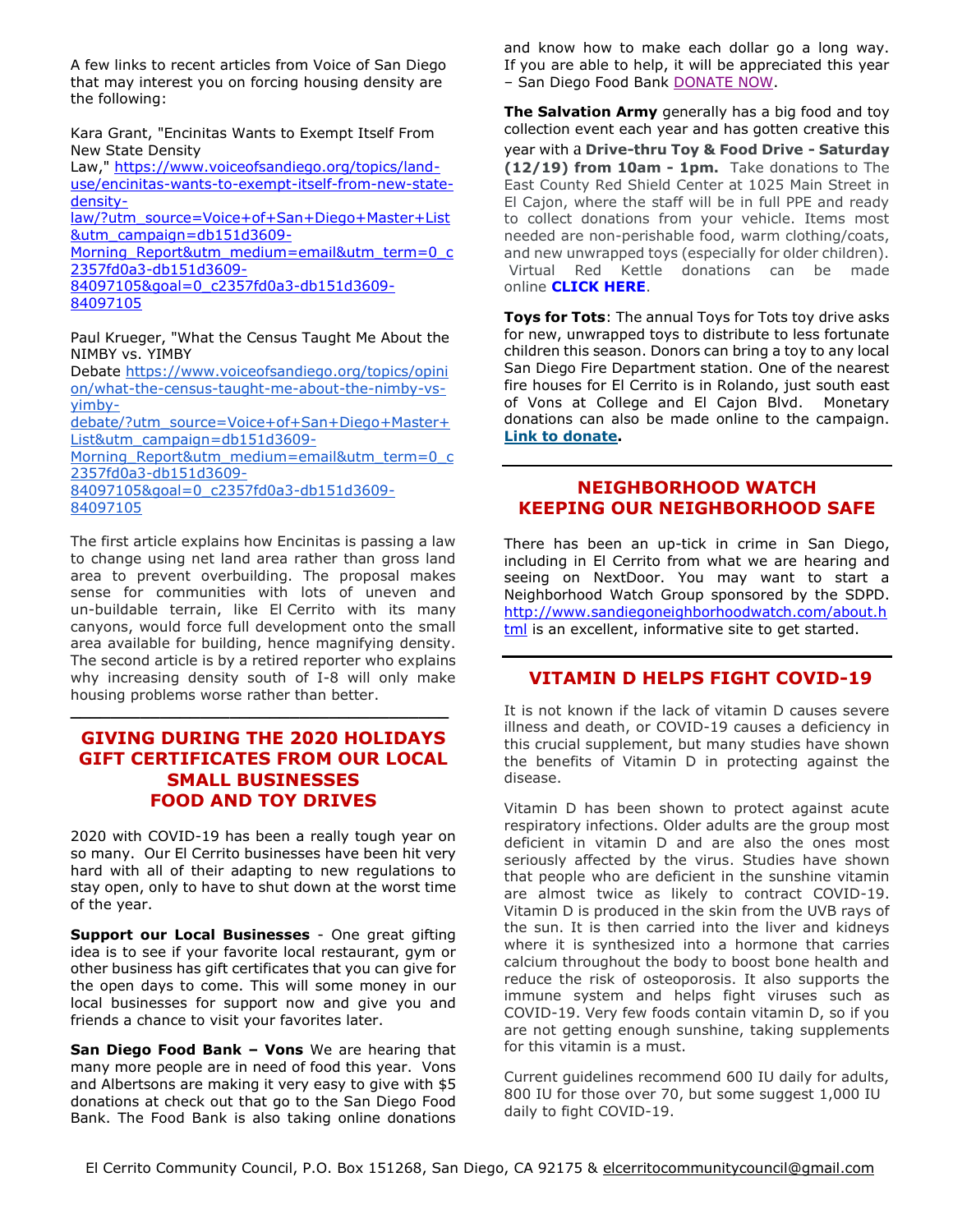#### **A SOLDIER'S PLACE: VETERANS AND CIVILIANS SPEAKING ABOUT WAR**

One of our neighborhood residents and ECCC Board member, Lorna Zukas, is a professor at National University and is the program director for "A Soldier's Place" which is a free Humanities class at National University that brings together veterans and civilians to reflect upon powerful literature and non-fiction writings that illuminate common patterns of deployment and homecoming. There is no tuition cost and all books and are provided free.

Dialogue programs help veterans gain new insight into their military experience by engaging rich humanities resources. Participants receive a program journal with an embossed pen to keep personal reflections on the readings, gain access to study guides, and join a network of supportive individuals who want to reflect deeply about the issues raised by war and its impact on individuals and societies. Veteran discussion leaders from four branches of the military will facilitate discussions.

96% of participants from five of these Dialogue programs indicated that the humanities materials helped them better understand their experiences.

One Veteran participant stated "For forty years, I have been looking for words to describe my experience and I finally found them right here in this ancient book" [The Odyssey].

Registration is now open. For more information and to apply, visit our website:<https://soldiers.place/>

You can also contact Lorna Zukas, Program Director lzukas@nu.edu Allie Hall, Program Coordinator ahall3@nu.edu Phone: (858) 642-8437

This program has been made possible in part by the National Endowment for the Humanities: Exploring the human endeavor. Any views, findings, conclusions, or recommendations expressed in this program do not necessarily represent those of the National Endowment for the Humanities.

#### **COLLEGE AREA COMMUNITY ATLAS: EXISTING CONDITIONS REPORT**

**\_\_\_\_\_\_\_\_\_\_\_\_\_\_\_\_\_\_\_\_\_\_\_\_\_\_\_\_\_\_\_\_\_\_\_\_\_\_**

The College Area Community Atlas provides baseline information on existing conditions, opportunities, and challenges in the College Area for the Community Plan Update. The Atlas focuses on geographic resources, trends, and critical issues that will frame choices for the long-term physical development of the College Area and includes information relating to demographics, land uses, economic settings, community form, mobility, the natural environment and open spaces, and environmental and community health.

The Community Atlas is used as a basis for: Facilitating community input on planning issues, priorities, and visions for the future; Evaluating policy issues and options, and preparing alternative land use and transportation concepts; Identifying potential

community opportunities and constraints; and Formulating policies and implementation actions for the updated community plan. [Visit this link](https://sandiego.us18.list-manage.com/track/click?u=f0adb30b4a98fc6b1d9d317aa&id=878efdb83a&e=0dc4ad84b7) to review the draft College Area Community Atlas or visit [www.PlanCollegeArea.org.](https://sandiego.us18.list-manage.com/track/click?u=f0adb30b4a98fc6b1d9d317aa&id=282b33e17f&e=0dc4ad84b7)

The Planning Department is hosting a special virtual meeting on Wednesday, December 16 to review the draft College Area Community Atlas: Existing Conditions Report. Register for the meeting by visiting [this link](https://sandiego.us18.list-manage.com/track/click?u=f0adb30b4a98fc6b1d9d317aa&id=23b2546293&e=0dc4ad84b7) and view the agenda [at this link.](https://sandiego.us18.list-manage.com/track/click?u=f0adb30b4a98fc6b1d9d317aa&id=98a8c02560&e=0dc4ad84b7)

Don't forget to [take the survey!](https://sandiego.us18.list-manage.com/track/click?u=f0adb30b4a98fc6b1d9d317aa&id=04bc979f0d&e=0dc4ad84b7) This survey is a chance for people with important connections to the College Area to provide early input about the community to help guide the Community Plan Update. **The survey will remain live until midnight on Friday, December 18.** The survey should take about 15 minutes to complete. You do not have to complete the survey in one sitting if you use the same computer / mobile device and browser each time you access the survey. Please share the link to the survey with anyone that you believe is interested in shaping the future of the College Area. The survey could also be found at [www.PlanCollegeArea.org.](https://sandiego.us18.list-manage.com/track/click?u=f0adb30b4a98fc6b1d9d317aa&id=67b8a49c44&e=0dc4ad84b7)

The College Area Community Plan Update Committee (CPU Committee) is an advisory committee of the College Area Community Planning Board, which is the City's recognized citizens' group for the College Area. The CPU Committee was created specifically for the Community Plan Update in order to provide feedback to the City throughout the process. The CPU Committee meets virtually on the fourth Wednesday of the month.

View all College Area Community Plan Update documents and materials by visiting the CPU [Committee webpage at this link.](https://sandiego.us18.list-manage.com/track/click?u=f0adb30b4a98fc6b1d9d317aa&id=900d018280&e=0dc4ad84b7)

#### **\_\_\_\_\_\_\_\_\_\_\_\_\_\_\_\_\_\_\_\_\_\_\_\_\_\_\_\_\_\_\_\_\_\_\_\_\_\_ WARM WISHES TO US FROM STOPHER**

We in El Cerrito were very lucky to have Christopher Vallejo as Georgette Gómez's representative. Following is Stopher's au revoir message to us.

"District 9 Friends - It has been a tremendous honor to serve the residents and communities of San Diego's 9th Council District on behalf of Council President Georgette Gomez. Since I began with the office as an intern in 2017, I have had the opportunity to work and learn from each of you, and I am forever grateful for the lessons you have taught me.

Although I will miss working alongside you all to address the issues facing our communities, I am excited for the next chapter of my career and I know you will all be in good hands with Councilmember-Elect Sean Elo-Rivera and his team.

My last day, and the last day of our Council Office's administration, is tomorrow, Thursday, December 10<sup>th</sup>, 2020. I hope we can stay in touch as I am sure all of you will continue doing incredible work to improve our communities for the better.

Best wishes and thank you for everything! Stopher"

El Cerrito Community Council, P.O. Box 151268, San Diego, CA 92175-1268 & elcerritocommunitycouncil.org